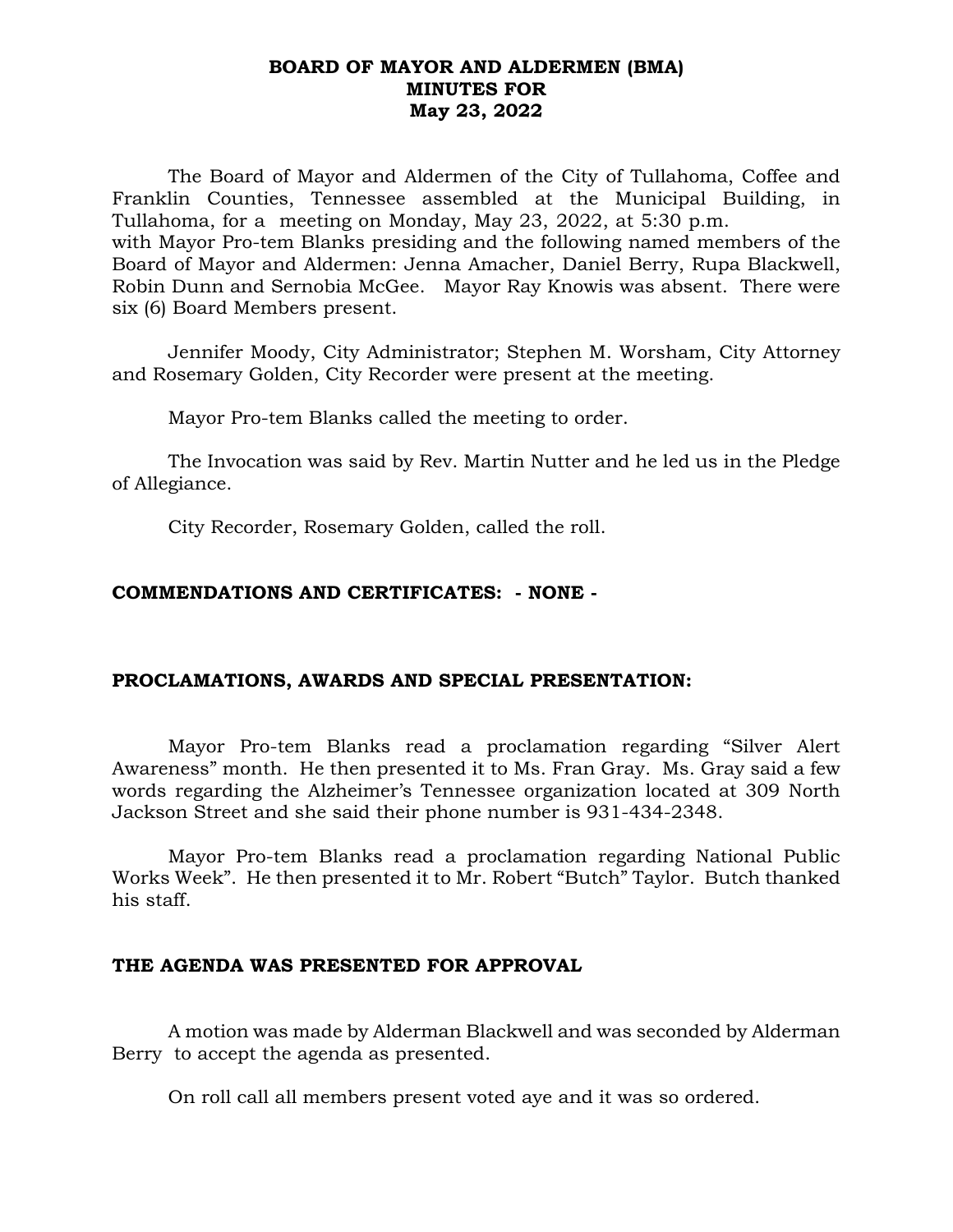#### **COMMENTS FROM CITIZENS:**

Mr. Thomas Cody said he was representing Mr. Tim Mansfield of 611 East Grundy Street. Mr. Mansfield thanked the City Council for voting to purchase a street sweeper. However, he said that the storm drains need to be cleaned prior to using the street sweeper. He provided several color photos (see attachments) of the area on East Grundy Street from Anderson to College.

### **REPORTS FROM THE MEMBERS OF THE BOARD OF MAYOR AND ALDERMEN**

**ALDERMAN AMACHER -** Ms. Amacher said she had no report but wanted to introduce the "Honorary Alderman" her 5-year-old daughter Ms. Breanna.

**ALDERMAN BERRY** - Mr. Berry stated he had no report.

**ALDERMAN MCGEE** - Ms. McGee said both of her assigned committees (the Coffee County Industrial Development Board and the Tullahoma Housing Authority Board) had rescheduled until June 2, 2022, therefore she had no report.

**ALDERMAN DUNN** - Ms. Dunn said there is a Resolution on page 70 of tonight's agenda to approve a Payment in Lieu of Taxes (P.I.L.O.T.) for the Tullahoma Utility Authority. She stated there was a "Clean-up" day on May 14, 2022. Alderman Dunn said Mr. Jordan Wilkins is preparing a citizens "Government Academy" for people who are interested in seeing what the local government does. The "Go Greene" committee will be sponsoring Compost Hostess parties starting next week.

**ALDERMAN BLACKWELL -** Ms. Blackwell reported she attended a Tullahoma City School Board meeting. She said she will be sending out e-mails to the local businesses to invite them to a Downtown Council meeting on June 16, 2022, at 5:30pm.

**MAYOR PRO TEM BLANKS -** Dr. Blanks said he attended both an Arts Council meeting and the Duck River Utility Commission meeting. He said, "Shop Tullahoma".

**MAYOR RAY KNOWIS -** Mr. Knowis was absent.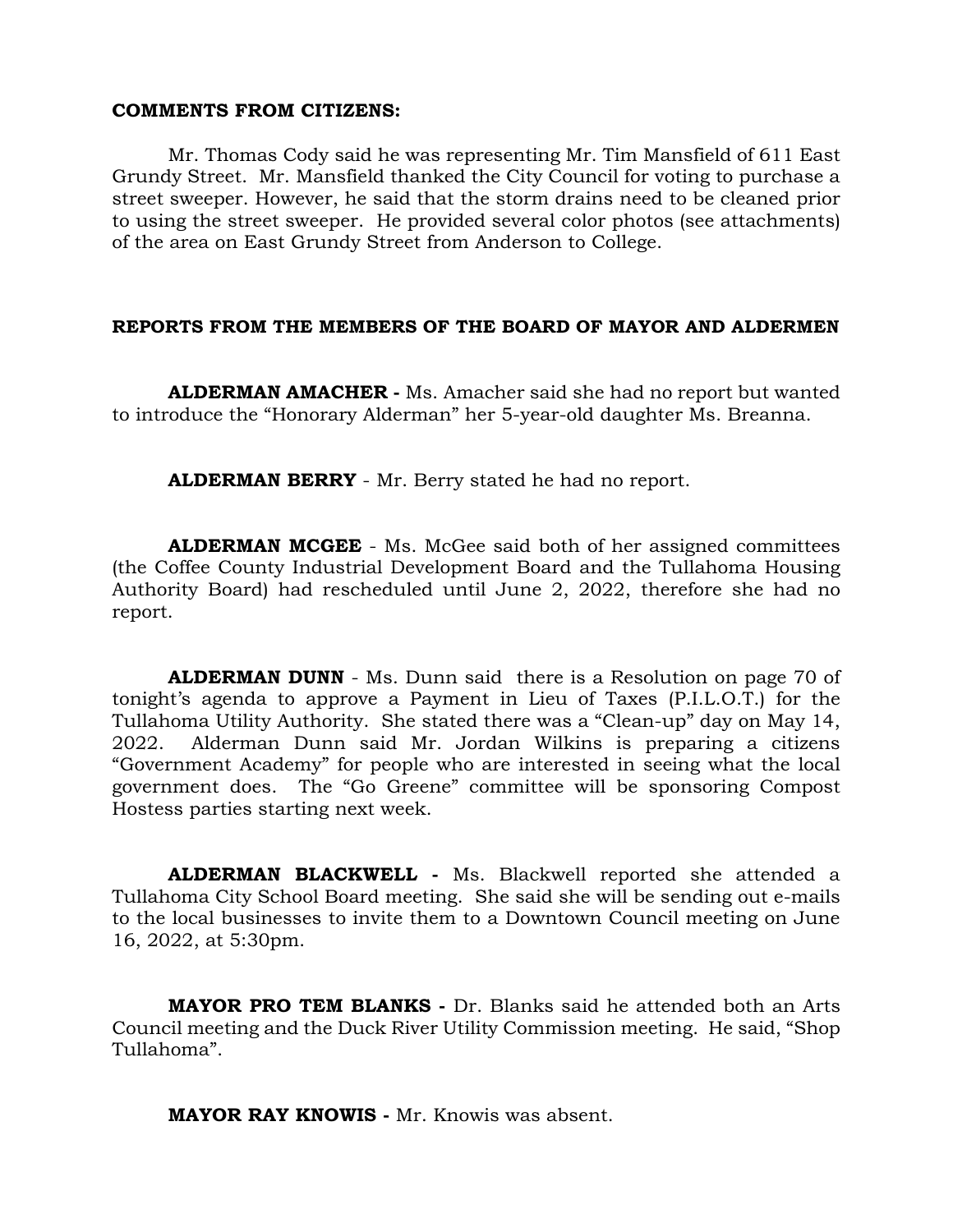**CITY ATTORNEY -** Mr. Stephen M. Worsham stated several items that he is working on for the City.

**CITY ADMINISTRATOR –** Ms. Jennifer Moody reported that the annual TDOT contract/agreement was adjusted in our favor last week. She attended the Chamber's "Women Impacting the Community" banquet last week and she congratulated the winners of each category. Ms. Moody said she also attended a retirement luncheon for a Public Works Employee (Mr. Robert Morris) that had been with the City for over 48 years of service. She said the Parks and Recreation Department has been nominated to receive a special award for their Junior NBA program. She thanked Mr. Lyle Russell for his time and effort with this program. Ms. Moody said just prior to this evening's meeting she sent out an e-mail to the Mayor and Aldermen regarding the amount of money the City has spent over the last several years (from 2014 forward) on paving projects.

## **CONSENT AGENDA:**

## **ITEM NO. 22- 71– MINUTES OF THE MAY 9, 2022, REGULAR MEETING.**

**ITEM NO. 22-72 – APRIL FINANCIAL REPORT.**

**ITEM NO. 22-73 – APPROVE AMENDMENT NO.1 TO A GRANT CONTRACT BETWEEN TEMA AND CITY OF TULLAHOMA FOR REIMBURSEMENT OF FEBRUARY 2021 STORM RELATED EXPENDITURES (FEMA-4594-DR-TN) INCREASING THE TOTAL CONTRACT AWARD FROM \$25,850.09 TO \$28,065.81.**

**ITEM NO. 22-74 – APPROVE A PROJECT WITH MCA, IN THE AMOUNT OF \$22,929.56, TO RELOCATE AND AUTOMATE THE TORNADO WARNING SYSTEM CONTROLS INTO THE NEW POLICE FACILITY.**

## **ITEM NO. 22-75 – SET A SPECIAL CALLED MEETING FOR THE FIRST READING OF THE FISCAL YEAR 2023 BUDGET ORDINANCE ON MONDAY, JUNE 6, 2022.**

Mayor Pro-tem Blanks read the captions for the items on the Consent Agenda.

A motion was made by Alderman Berry and seconded by Alderman Blackwell to approve the items listed above on the consent agenda.

On roll call all members present voted aye and it was so ordered.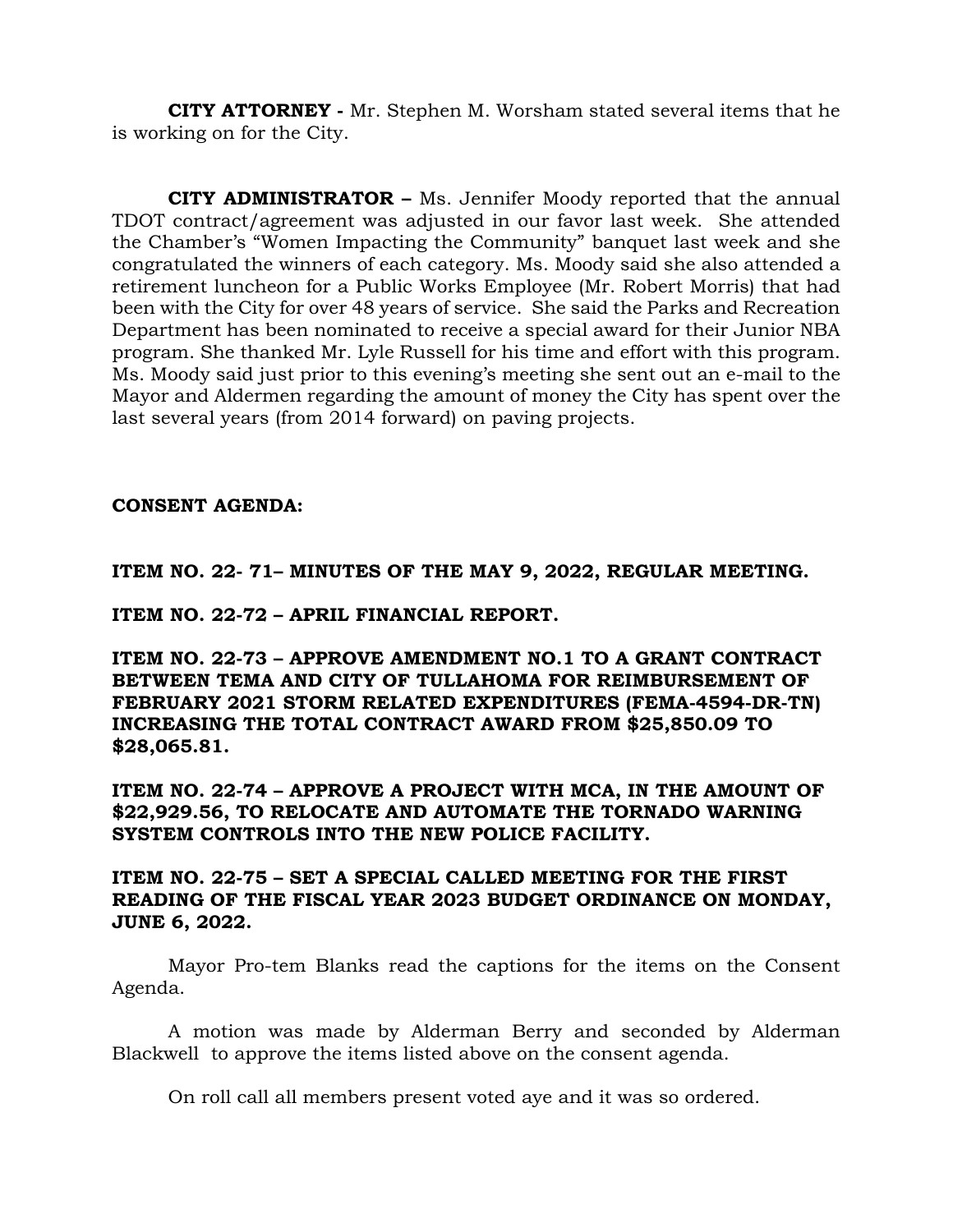#### **UNFINISHED BUSINESS: - NONE -**

#### **NEW BUSINESS:**

**ORDINANCE NO. 1577 - AN ORDINANCE TO AMEND THE ZONING MAP OF THE CITY OF TULLAHOMA, TENNESSEE, AS SET FORTH IN THE TULLAHOMA MUNICIPAL CODE, WHICH IS ORDINANCE NO. 1392, TO RE-ZONE AN APPROXIMATELY 2.07 ACRES PARCEL LOCATED AT THE 200 BLOCK OF LEDFORD MILL ROAD (COFFEE COUNTY TAX MAP 108, PARCEL 091.02) FROM C-2, GENERAL COMMERCIAL DISTRICT TO R-3, HIGH DENSITY RESIDENTIAL DISTRICT,** for passage on first of two readings.

Mayor Pro-tem Blanks read the caption for Ordinance No. 1577.

A motion was made by Alderman Berry and was seconded by Alderman Blackwell to adopt Ordinance No. 1577 as presented in the agenda on the first of two readings.

Ms. Jennifer Moody, City Administrator, recognized Ms. Mary Samaniego, Senior Planner, for the background information and for any questions from the Board of Mayor and Aldermen.

On roll call all members present voted aye and it was so ordered.

## **RESOLUTION NO. 1897 – A RESOLUTION TO ADOPT A PLAN OF SERVICES AND TO ANNEX PROPERTY AT 95 OVOCA LAKE ROAD (COFFEE COUNTY TAX MAP, 106, PARCEL 039.01) AND TO INCORPORATE THE SAME WITHIN THE CORPORATE BOUNDARIES OF THE CITY OF TULLAHOMA, TENNESSEE.**

Mayor Pro-tem Blanks read the caption for Resolution No. 1897.

A motion was made by Alderman Blackwell and was seconded by Alderman Berry to approve Resolution No. 1897.

On roll call all members present voted aye and it was so ordered.

### **RESOLUTION NO. 1901- A RESOLUTION ESTABLISHING IN-LIEU OF TAX PAYMENT FOR THE TULLAHOMA UTILITIES AUTHORITY FOR FISCAL YEAR 2023.**

Mayor Pro-tem Blanks read the caption for Resolution No. 1901.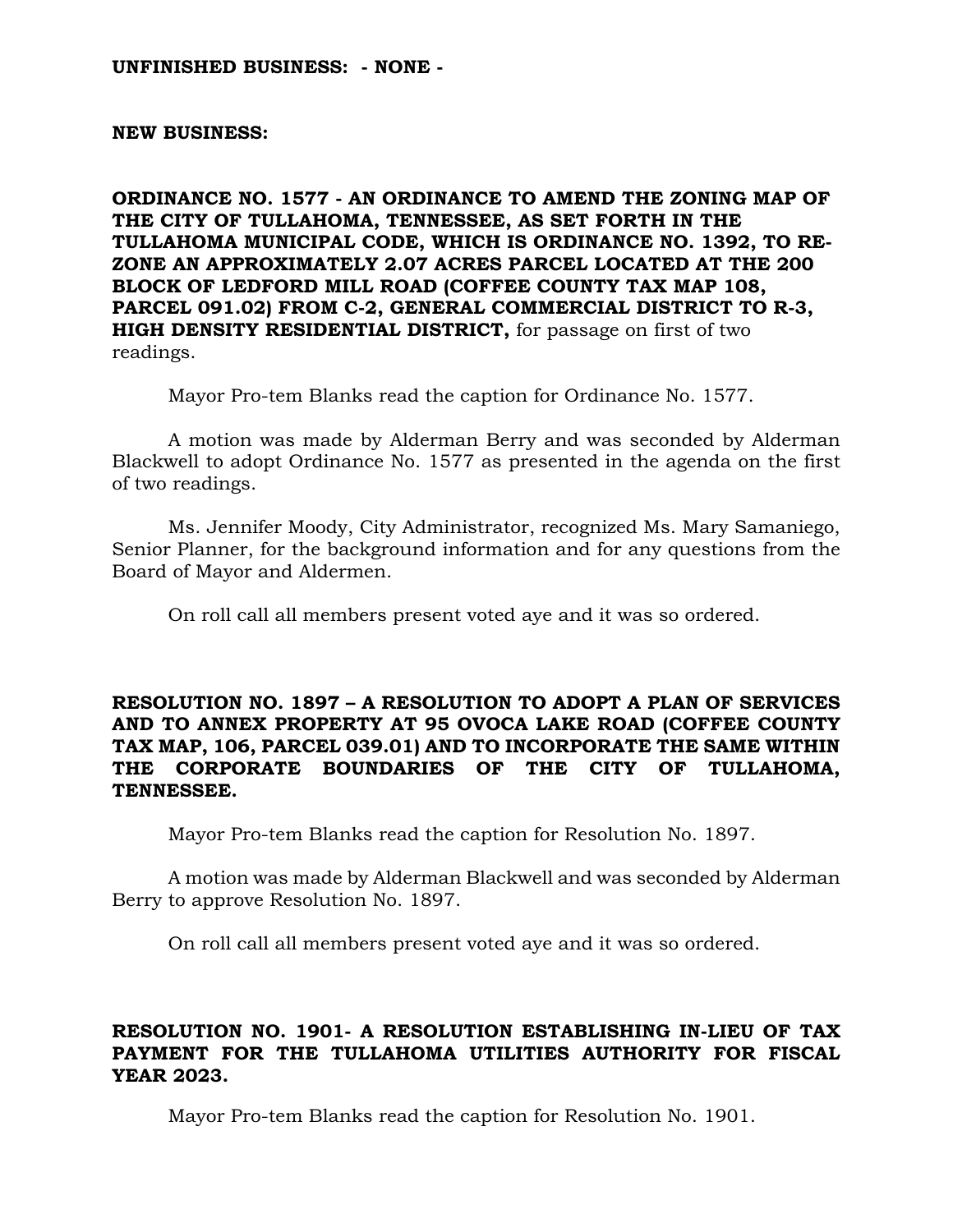A motion was made by Alderman Berry and was seconded by Alderman Blackwell to approve Resolution No. 1899.

Ms. Jennifer Moody, City Administrator, gave the background information and said the details can be found on page 70 of tonight's agenda.

A discussion ensued.

A motion was made by Alderman Amacher and was seconded by Alderman Blackwell to postpone this agenda item until further discussion.

Another discussion ensued.

On roll call all members present voted as follows:

Aye(s): Amacher Nay(s): Berry, Blackwell, Blanks, Dunn, McGee

The results being one (1) Aye(s) and five (5) Nay(s); the motion failed.

The original motion was called for a vote.

On roll call all members present voted as follows:

Aye(s): Berry, Blackwell, Blanks, Dunn, McGee Nay(s): Amacher

The results being five (5) Aye(s) and one (1) Nay(s); the motion passed and it was so ordered.

# **ITEM NO. 22-76 – CONSIDER APPROVAL OF A TDOT ROADWAY MAINTENANCE PROJECT IN THE AMOUNT OF \$94,845 UNDER STATEWIDE CONTRACT PRICING WITH TINSLEY ASPHALT TO REPAIR A SEGMENT OF SR-130/WESTSIDE DRIVE IN THE CITY OF TULLAHOMA.**

Mayor Pro-tem Blanks read the caption for Agenda Item No. 22-76.

A motion was made by Alderman Blackwell and was seconded by Alderman McGee to approve Agenda Item No. 22-76.

Ms. Jennifer Moody, City Administrator, gave the background information.

On roll call all members present voted aye and it was so ordered.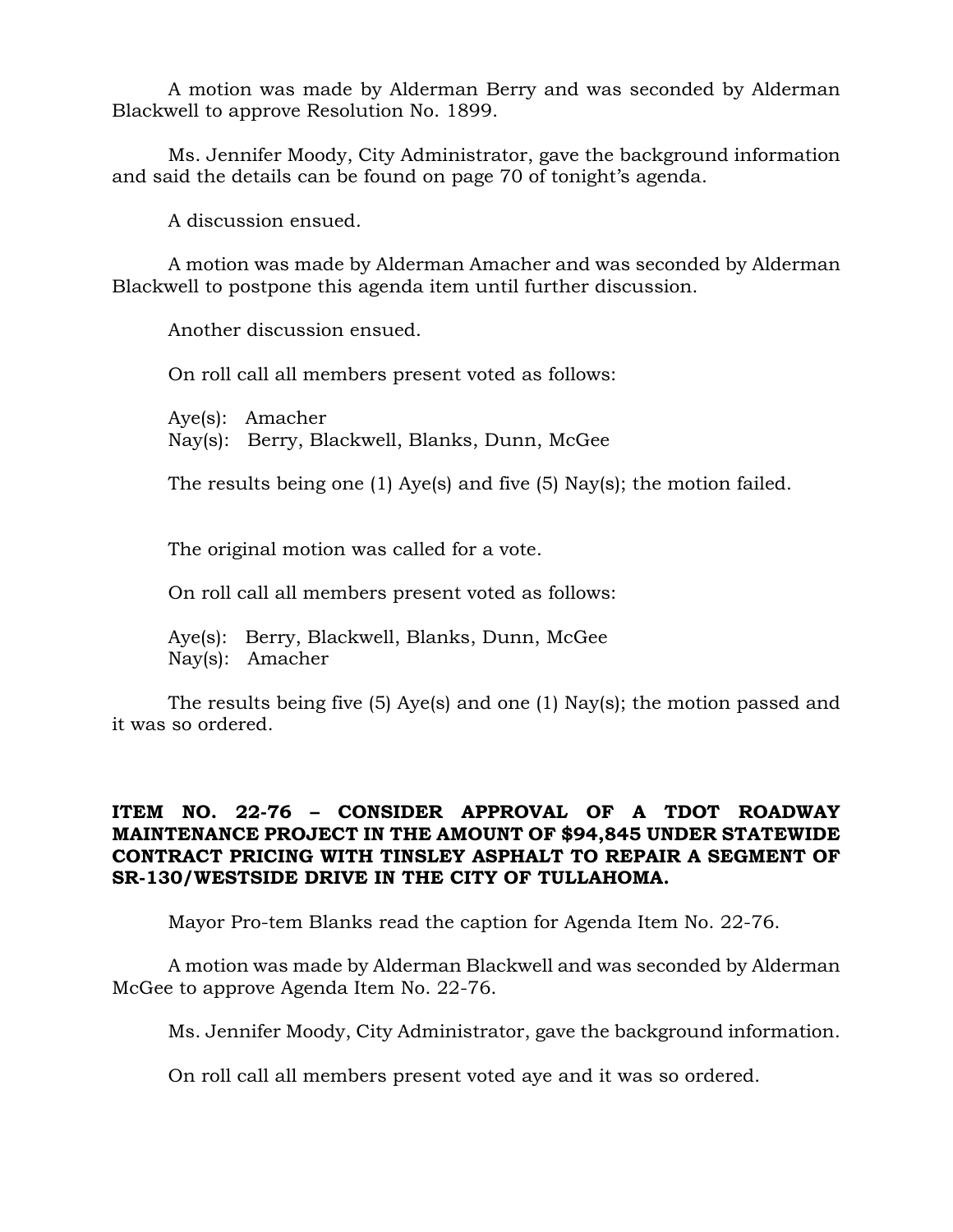## **ITEM NO. 22-77 – CONSIDER AUTHORIZING THE PURCHASE OF LICENSING RENEWALS WITH PRESIDIO DIGITAL SOLUTIONS FOR CITY-WIDE I.T. NETWORK EQUIPMENT AND SECURITY DEVICES, IN THE TOTAL AMOUNT OF \$27,659.76, FOR A THREE-YEAR TERM ENDING JULY 31, 2025.**

Mayor Pro-tem Blanks read the caption for Agenda Item No. 22-77.

A motion was made by Alderman Berry and was seconded by Alderman Blackwell to approve Agenda Item No. 22-77.

Ms. Jennifer Moody, City Administrator, gave the background information.

A discussion ensued.

On roll call all members present voted aye and it was so ordered.

## **ITEM NO. 22-78 – CONSIDER APPROVAL OF A FOUR-YEAR AGREEMENT BETWEEN TULLAHOMA PARKS AND RECREATION AND NEVCO SPORTS MARKETING FOR A NEW BASEBALL SCOREBOARD, VALUED AT \$32,000, FOR GRIDER STADIUM.**

Mayor Pro-tem Blanks read the caption for Agenda Item No. 22-78.

A motion was made by Alderman Berry and was seconded by Alderman Blackwell to approve Agenda Item No. 22-78.

Ms. Jennifer Moody, City Administrator, gave the background information and she recognized Mr. Dave Anderson, Director of the Recreation Department, for any further questions.

A discussion ensued.

On roll call all members present voted aye and it was so ordered.

# **ITEM NO. 22-79 – CONSIDER APPROVAL OF A SIX-YEAR AGREEMENT BETWEEN THE TULLAHOMA CITY SCHOOLS AND TULLAHOMA PARKS AND RECREATION FOR A 50%/50% COST SHARING ARRANGEMENT TO ACQUIRE AN ATHLETIC FIELD ROBOTIC PAINTING SYSTEM; THE COST FOR YEAR ONE IS \$5,750 AND \$5,000 PER YEAR FOR THE SUBSEQUENT FIVE YEARS**

Mayor Pro-tem Blanks read the caption for Agenda Item No. 22-79.

A motion was made by Alderman Blackwell and was seconded by Alderman McGee to approve Agenda Item No. 22-79.